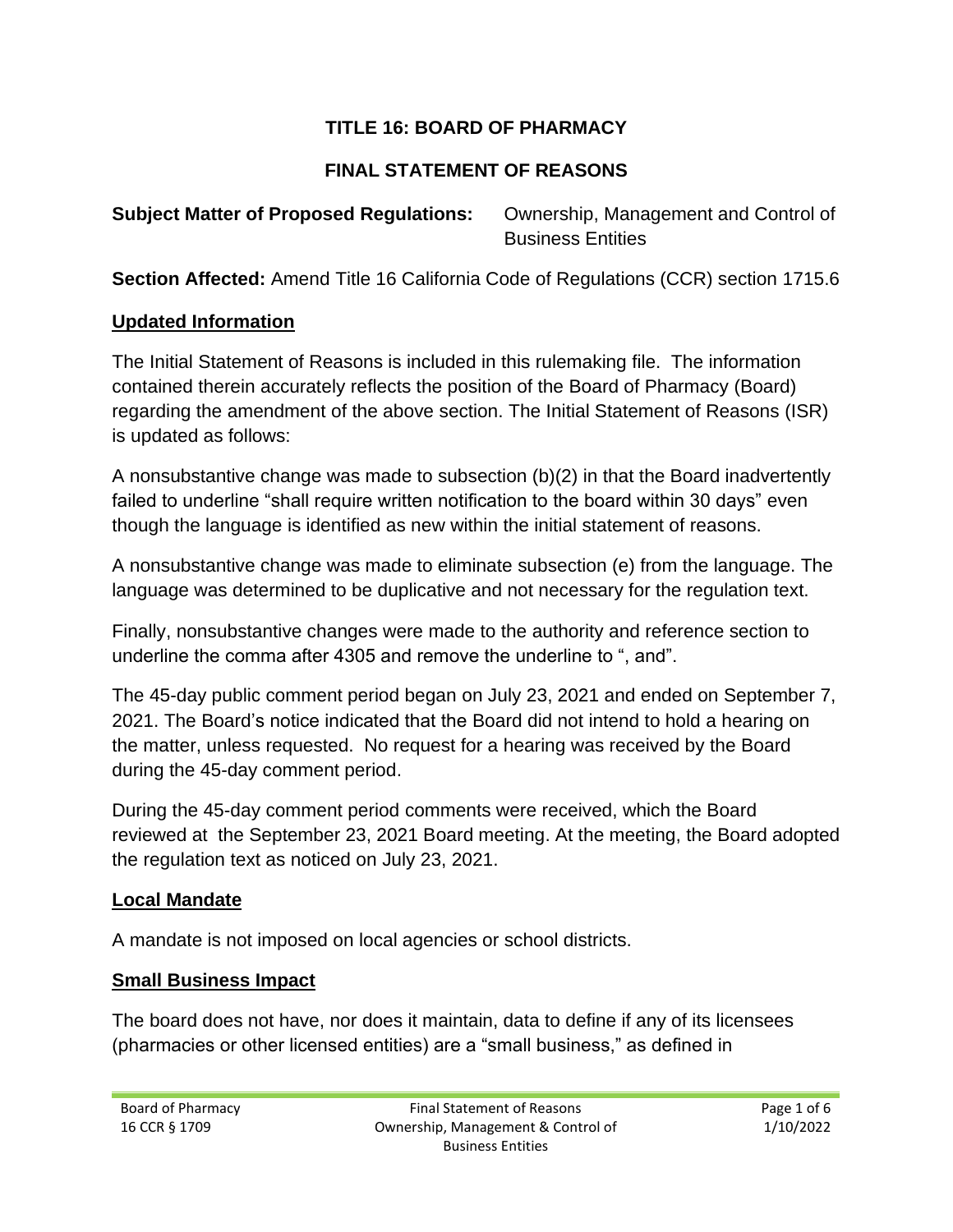Government Code section 11342.610. While the board is unable to determine if any of its licensees are considered a small business, based on its experience in dealing with applicants and licensees for pharmacy or other related business licenses, the board determined that this regulatory proposal is more likely to affect a small business, as a small business is more likely to have an ownership structure that includes a trust. The board, however, made an initial determination that the proposed regulatory action will not have a significant adverse impact directly affecting small businesses. While the proposed regulation requires the disclosure of additional information, by the applicant and/or licensee, the proposed regulation clarifies existing licensing standards and specifies the information that must be disclosed, at the time of application, and when the information must be reported to the board.

# **Consideration of Alternatives**

No reasonable alternative considered by the agency would be more effective in carrying out the purpose for which the regulation is proposed, would be as effective and less burdensome to affected private persons than the adopted regulation, or would be more cost effective to affected private persons and equally effective in implementing the statutory policy or other provision of law. The Board considered the following alternatives:

- 1. One alternative would be to not implement the new requirements of SB 1193. This is not a reasonable alternative, as the regulation would result in additional work for applicants, licensees, and the board, and, potentially, make it easier for non-qualifying individuals to obtain licensure and ownership, control or management of the pharmaceutical drug supply, to the detriment of consumers.
- 2. A second alternative the board considered was to receive only the certification of trust document, rather than the entire trust document. This alternative is not reasonable because without receiving and reviewing the trust document in its entirety, the board would have no assurance that applicants or licensees are providing all the relevant information related to ownership. As such, the board would not be able to ensure that only qualifying individuals are obtaining licensure, in the manner discussed above.

# **Objections or Recommendations/Responses to Comments**

During the public comment period from July 23, 2021 to September 7, 2021, the Board received written comments from one commenter. The comments were provided in the meeting materials for the September 23, 2021 board meeting, and the Board reviewed and considered them.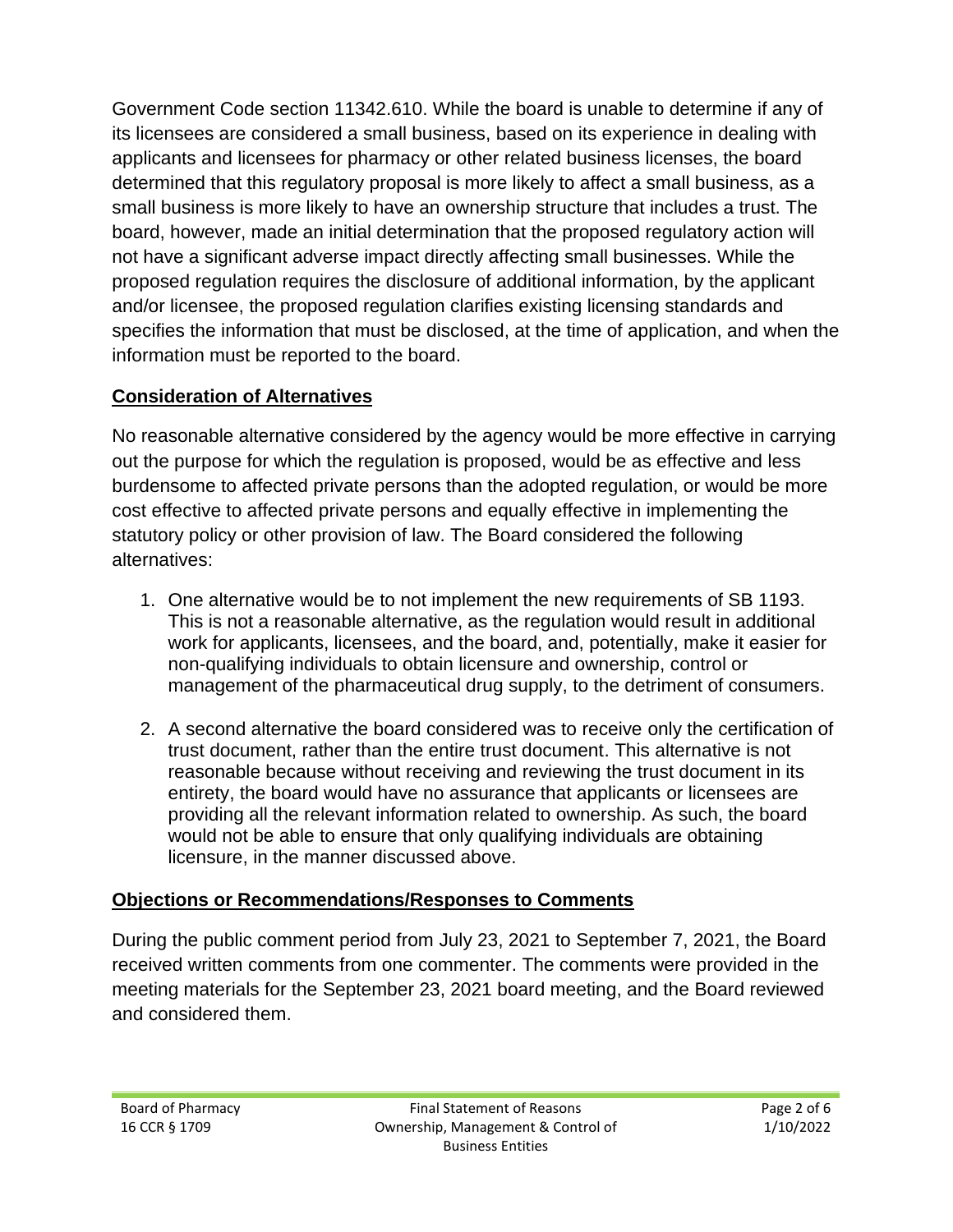## **Summarized 45-day Comments:**

## **Written Comments from Daniel Martinez, CPhA**

## **Comment 1**:

The commenter expressed concern regarding the requirement of CCR 1709(d)(1) to disclose ". . . as part of their application and renewal, report the name of any other person in any position with management or control of the business entity". Commenter states that "pharmacies may use staffing services, billing services, and other services that qualify as 'person in any position with management of the business entity' that aren't relevant in the licensing of pharmacies."

# **Response to Comment 1**:

The Board reviewed this comment and did not recommend any changes to the text based thereon. The Board noted that Business and Professions Code (BPC) 4201(a) requires disclosure of each person beneficially interested or any person with management and control over the license. This is an existing statutory requirement and not being established by the regulation. The Board disagreed with the commenter regarding the "use of staffing services, billing services, and other service" as having management and control of the business as these are "services" utilized to conduct business by those with management and control. Additionally, the Board disagreed with the statement that positions of management and control of the business are not relevant to the licensing of pharmacies. The Board noted that the proposed language was developed in coordination with an attorney from the Business and Tax Section of the Office of the Attorney General (see underlying data, June, and September 2016 Licensing Committee meeting minutes. The meeting minutes are also available on the Board's website: [https://www.pharmacy.ca.gov/about/meetings\\_licensing.shtml\)](https://www.pharmacy.ca.gov/about/meetings_licensing.shtml).

Further, as previously discussed by the Board (October 2016 Board Meeting (see underlying data, October meeting minutes. The meeting minutes are also available on the Board's website:

https://www.pharmacy.ca.gov/meetings/minutes/2016/16 oct\_bd.pdf)), disclosure of any individual with management and control of the pharmacy is, not only required by statute, but necessary to ensure that the board has the most current information, on file, for the licensee, ensures prohibited ownership (i.e. previous discipline or prescriber ownership) is not occurring, and to identify if changes in management or control have occurred without notification, to the board, to ensure compliance with pharmacy law.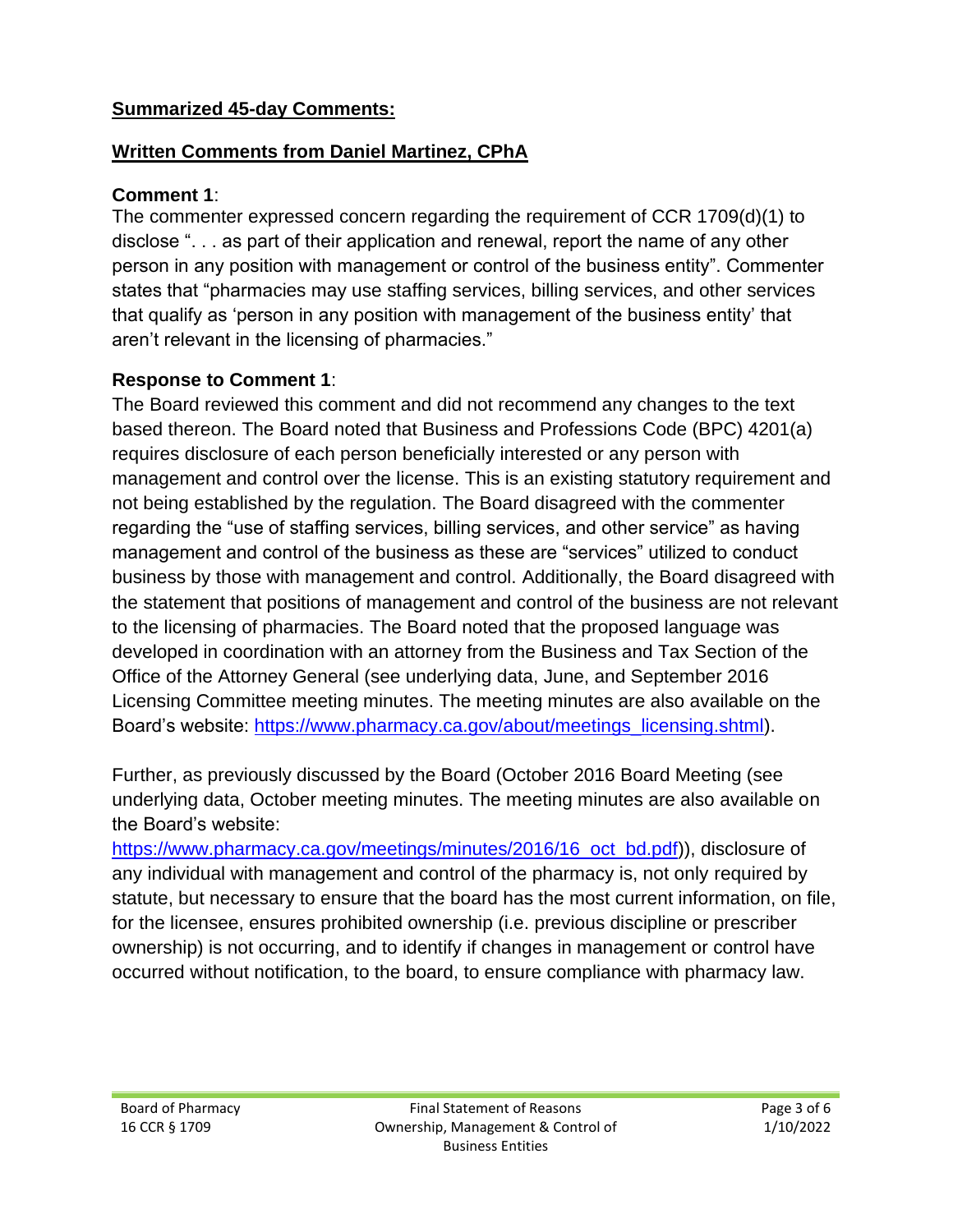## **Comment 2**:

The commenter expressed concern regarding the requirement to provide the entire trust document in subsection (d)(2) as not all information in the trust "is relevant to the licensing responsibilities of the Board." Commenter requests that the language be amended to limit the disclosure to ownership and keep "irrelevant information confidential."

## **Response to Comment 2**:

The Board reviewed this comment and did not recommend any changes to the text based thereon. The legislated mandate of the Board is to protect the public and only issue licenses to conduct a pharmacy to appropriate and qualified individuals. It is vital to that mandate that the Board be able to obtain the entire trust document in the event that a trust has an ownership interest in a pharmacy. Specifically, Bus. & Prof. Code sections 4111, 4302, and 4307, provide limitations as to who may own a pharmacy (prohibited persons). As previously discussed by the Board (July and October 2016 Board Meetings (see underlying data, July, and October 2016 meeting minutes. The meeting minutes are also available on the Board's website:

[https://www.pharmacy.ca.gov/about/meetings\\_full.shtml\)](https://www.pharmacy.ca.gov/about/meetings_full.shtml)), it is, unfortunately, not uncommon for an individual who is prohibited from having management and control of a pharmacy to attempt to conceal ownership and continue to profit from and run the pharmacy, while on paper it looks as though someone else owns it. Trusts are a perfect vehicle for such hidden ownership interest because the property could legally be titled in someone else's name but held for the sole benefit of the beneficiary. As such, Board staff must review the entire trust document to ascertain whether any prohibited person receives a benefit under the trust. The Board further noted that the trust documents received with the application or renewal are maintained as confidential financial documents in the Board's possession, and the documents, themselves, may be withheld from release to the public under the Public Records Act pursuant to Government Code sections 6254, subdivisions (k) and (n), and 6254.15; Evidence Code sections 1040 and 1060. A detailed explanation is contained in the Initial Statement of Reasons (pages 4 and 5).

### **Comment 3**:

The commenter expressed concern regarding the lack of distinction between irrevocable and revocable trusts. Commenter states that trustees of a revocable trust do not act on behalf of beneficiaries and as such, commenter does not believe the disclosure of beneficiaries is necessary. Additionally, commenter states that requiring documentation of beneficiaries or when a change of beneficiary is made places an undue burden and expense on the licensee. Commenter recommends that the language be amended to apply only to irrevocable trusts.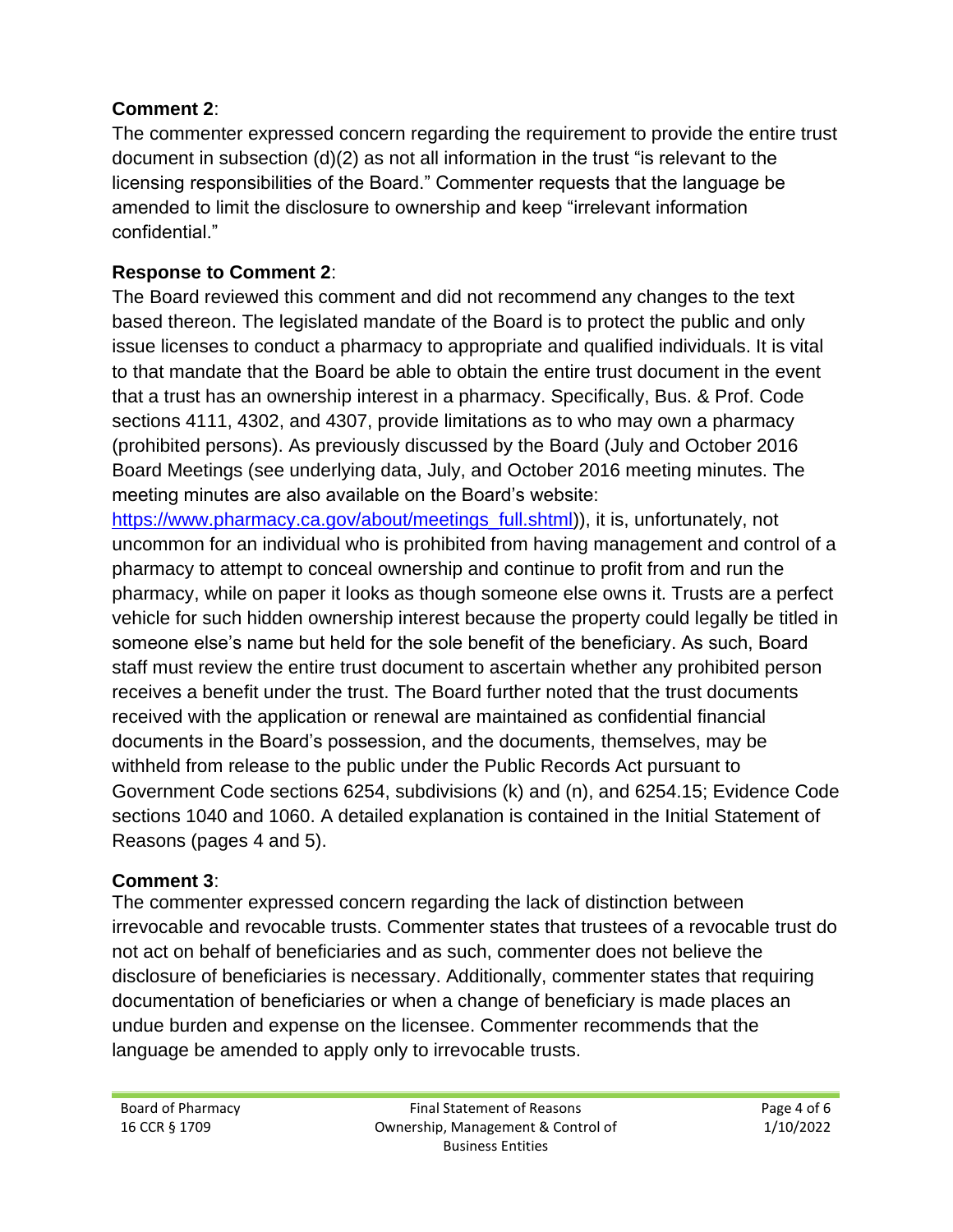## **Response to Comment 3**:

The Board reviewed this comment and did not recommend any changes to the text based thereon. The Board did not agree with the commenters statement that trustees do not act on behalf of beneficiaries. By definition, beneficiaries of a trust have an equitable property interest in trust assets.<sup>1</sup> A trustee holds legal title to property for the benefit of the beneficiaries.<sup>2</sup> The trustee is required to manage trust assets and distribute the trust assets and income from the assets to the beneficiaries according to the terms of trust.<sup>3</sup> The beneficiaries of a trust are considered its equitable owners.<sup>4</sup>

Further, the Board noted that a trust can also be established giving the beneficiaries (or a single beneficiary) a 100% right to all of the profits of the trust. The Board must be able to review the full trust document in order to ascertain the rights of the beneficiaries. As previously discussed by the Board (July and October 2016 Board Meetings (see underlying data, July, and October 2016 meeting minutes. The meeting minutes are also available on the Board's website:

[https://www.pharmacy.ca.gov/about/meetings\\_full.shtml\)](https://www.pharmacy.ca.gov/about/meetings_full.shtml)), it is, unfortunately, not uncommon for an individual who is prohibited from having management and control of a pharmacy to attempt to conceal ownership and continue to profit from and run the pharmacy, while on paper it looks as though someone else owns it. Trusts are a perfect vehicle for such hidden ownership interest because the property could legally be titled in someone else's name but held for the sole benefit of the beneficiary.

Also, where an individual owner of a pharmacy dies, thereby leaving his or her interest in the pharmacy to their beneficiaries under a will, the license is automatically cancelled due to the change in ownership and the new owner, including any beneficiary under that will, must apply for a new license to be issued in their name. This is true even if the pharmacy retains the same name and all other indicia of ownership. If the settlor dies in a trust situation, the trust still owns the pharmacy, and again, depending on the terms of the trust that ownership may automatically pass to the beneficiary. The Board must know the identity of the beneficiaries of a trust are in order to ascertain whether any of them fall into the class of a prohibited person. The Board has a Legislative mandate to ensure prohibited ownership does not happen.

<sup>1</sup> 90 *C.J.S. Trusts* section 266; *Empire Properties v. County of Los Angeles* (1996) 44 Cal.App.4th 781, 787 [52 Cal.Rptr.2d 69, 73]

<sup>2</sup> Rest.3d, Trusts section 2, comment d

<sup>3</sup> Witkin, *Summary 11th Trusts* section 74 (2020)

<sup>&</sup>lt;sup>4</sup> Scott & Ascher (5<sup>th</sup> ed.) Trusts, §§ 13.1, 13.2; Bogert Trusts and Trustees (rev. 2d and 3d) § 183; 76 Am.Jur.2d (2016 ed.), Trusts § 259 et seq.; 13 Witkin, Summary 11th Trusts § 161 (2020)